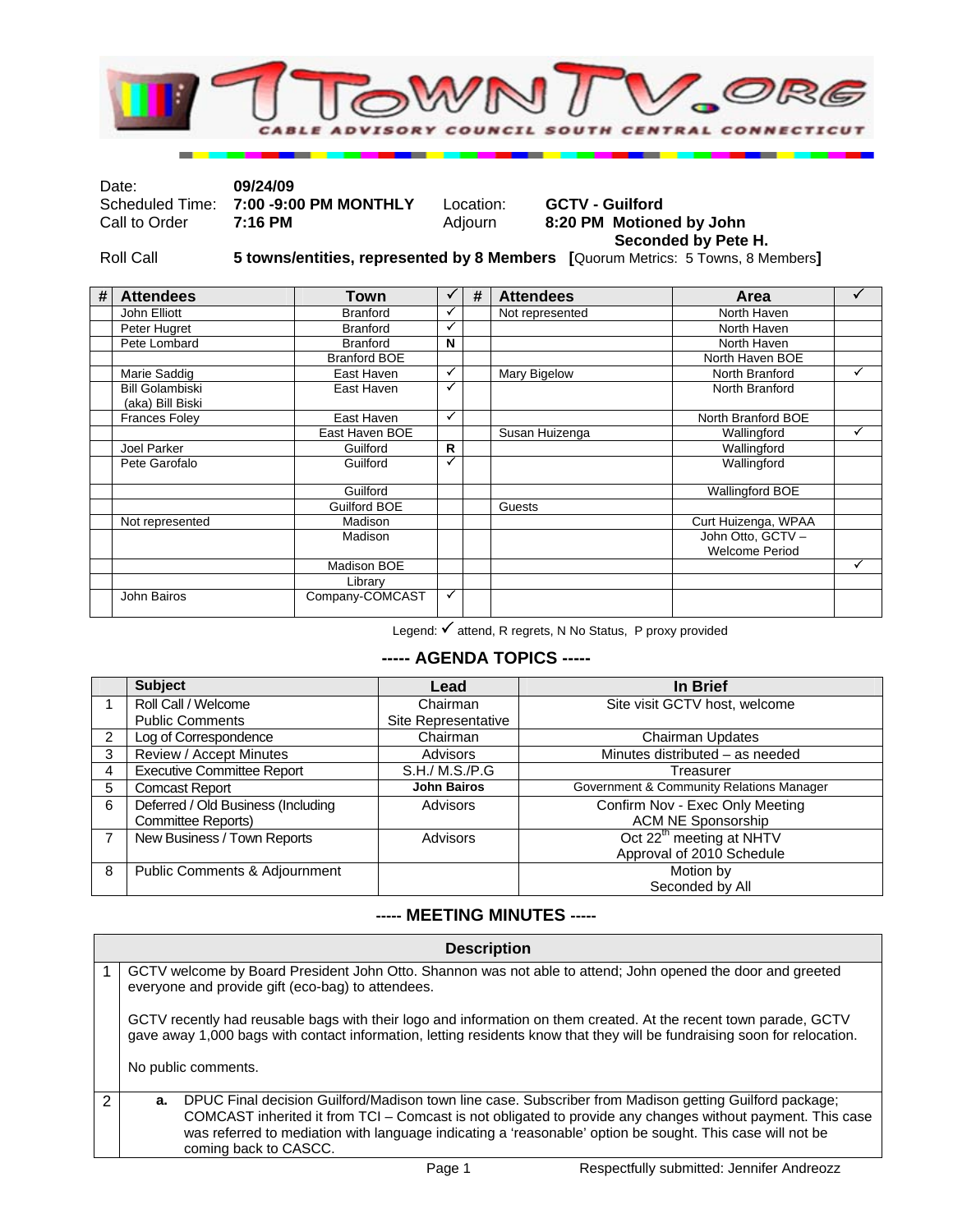|                | <b>CENTRAL CONI</b>                                                                                                                                                                                                                                                                                                                                                                                                                                                                                                                                                                                                                                                                                                                                                                                                                                                                                                                                                                                                                                                                                                                                                                                                                                                                                                                                                                                                                                                                                                                                                                                                                                                                                   |
|----------------|-------------------------------------------------------------------------------------------------------------------------------------------------------------------------------------------------------------------------------------------------------------------------------------------------------------------------------------------------------------------------------------------------------------------------------------------------------------------------------------------------------------------------------------------------------------------------------------------------------------------------------------------------------------------------------------------------------------------------------------------------------------------------------------------------------------------------------------------------------------------------------------------------------------------------------------------------------------------------------------------------------------------------------------------------------------------------------------------------------------------------------------------------------------------------------------------------------------------------------------------------------------------------------------------------------------------------------------------------------------------------------------------------------------------------------------------------------------------------------------------------------------------------------------------------------------------------------------------------------------------------------------------------------------------------------------------------------|
|                | ACM Fall Video Festival - Information is on the 7TownTV.org home page.<br>b.<br>Correspondence that Classic Arts was reset from 'Summer to regular' schedule as of Aug 24 <sup>th</sup> .<br>c.<br>Customer: MLB Network availability an is delay due to the size of build out impact.<br>d.                                                                                                                                                                                                                                                                                                                                                                                                                                                                                                                                                                                                                                                                                                                                                                                                                                                                                                                                                                                                                                                                                                                                                                                                                                                                                                                                                                                                          |
| 3              | Apologies. PO box was not visited in advance of his meeting to secure bank statements and customer correspondence.<br>In preparation to adopt Aug Minutes - Draft has been available online for review. As hardcopies were not available for                                                                                                                                                                                                                                                                                                                                                                                                                                                                                                                                                                                                                                                                                                                                                                                                                                                                                                                                                                                                                                                                                                                                                                                                                                                                                                                                                                                                                                                          |
| 4              | distribution the Chairman reviewed the main bullets and points from August 2009's minutes.<br>a. Last regular meeting of the year is scheduled in North Haven on October 28, 2009.                                                                                                                                                                                                                                                                                                                                                                                                                                                                                                                                                                                                                                                                                                                                                                                                                                                                                                                                                                                                                                                                                                                                                                                                                                                                                                                                                                                                                                                                                                                    |
|                | b. Treasurer report will be reviewed for vote at next meeting.<br>c. SVC Meeting Update. Discovervideo was re-listed as a vendor for interconnect equipment.<br>d. PEGPETIA activity & compliance report updates added to our summary on 7TownTv.org Last submission cycle<br>appears to be by Oct. 31.                                                                                                                                                                                                                                                                                                                                                                                                                                                                                                                                                                                                                                                                                                                                                                                                                                                                                                                                                                                                                                                                                                                                                                                                                                                                                                                                                                                               |
| 5              | Comcast report:<br>Update Guilford/Madison town line case: Was referred to mediation. The customer's saga continues.<br>a.<br>Router schedule: Verified reset of schedule.<br>b.<br>GCTV is looking to move to a more 'store front' area. Comcast has been requested to do survey of 3 locations.<br>c.<br>WPAA is also looking to move and will shortly request a survey from Comcast.<br>MLB Network - 24/7 Baseball. Is not offered in the Branford franchise area yet. Next year they have plans to<br>d.<br>expand channel selection to include more HDTV channels; want to maintain and expand customer base.<br>Ongoing rumors and complaints about quality signal in Guilford and if buildup maintenance was ever complete;<br>е.<br>Comcast picked up where AT&T left off and finished within 6 months. Upgrade was completed as planned.<br>Customer complaint that inquiries about NFL Network gets different responses dependent on whom is asked.<br>f.<br>Why does New Haven and Guilford differ so much in program offerings? Rationales for the variations: 1. Sports<br>g.<br>have territorial rights; broadcaster rules, MLB rules, all differ from franchise to franchise. Could possibly differ<br>between neighboring towns. 2. Demographic scale. 3. Other ways to expand without build-out; will have more<br>on this in 2010. Comcast wants to met the interests of the sports fans.<br>Recent Billing had Comcast Pay Per View Coupon. It was not something an on-line bill payer could use.<br>h.<br>Suggested that code be made available for on-line bill pay.<br>Berlin case activity: technicians went out to site. John will have update at the October meeting.<br>i. |
| 6              | ACM: Nov. 7 <sup>th</sup> WH Meeting & Conference Center 50 South Main St. West Hartford \$20.00 for the day.<br>4 workshops, geared to producers and access center staff. A workshop in how to utilize grassroots organizing and<br>activism to support access in your community. Updates on the latest word from Washington and the FCC.<br>Discussion of how to encourage participation became a motion to subsidize.                                                                                                                                                                                                                                                                                                                                                                                                                                                                                                                                                                                                                                                                                                                                                                                                                                                                                                                                                                                                                                                                                                                                                                                                                                                                              |
|                | Discussion: First time in CT in 15 years; shared service concept is to encourage training and cost cutting for local<br>channels. Could consider subsidizing ACM attendance because it falls under the mission. Chairman Huizenga is<br>thinking a reimbursement plan would work best: possibly: more than 3 verifiable workers go; each member can only<br>represent one town; incentive to send more people. Cap on the expending? Verifiability: CACSCC attendees could<br>verify. 7 towns with 7 people come to \$980 commitment that can be tied to insurance as a discount. Motion put through<br>to accept the concept. Email will be sent to PEGS about registration.                                                                                                                                                                                                                                                                                                                                                                                                                                                                                                                                                                                                                                                                                                                                                                                                                                                                                                                                                                                                                         |
| $\overline{7}$ | Year 2010 Schedule: By-laws and precedent for annual meeting scheduled reviewed to determine 2010 schedule.<br>Criteria: 4 <sup>th</sup> Thursday of every month; 3 <sup>rd</sup> Thursday in November. One visit per town per year in certain order. No<br>comments or complaints about the base lines. New motion to adopt a schedule for 2010 similar to 2009.                                                                                                                                                                                                                                                                                                                                                                                                                                                                                                                                                                                                                                                                                                                                                                                                                                                                                                                                                                                                                                                                                                                                                                                                                                                                                                                                     |
|                | Town Reports:<br>a. BCTV: While switching floors, a pipe was hit that flooded out some of BCTV building. The relocation is going<br>forward. Branford resident did not feel that cameraman was doing a reasonable job in capturing meeting and<br>was considering a DPUC Complaint. If he proceeds it will likely not become a docket.<br>Guilford. Fran of East Haven worked with Guilford Staff & Producers to develop methodology for alternate<br>b.<br>distribution of programs post cablecast on GCTV on the Internet.<br>Wallingford - WPAA in process of looking at another building in town. Optimistic about ability to move; owner is<br>c.<br>apolitical. The building will need complete internal renovation, mechanical upgrade and made accessible.<br>WPAA will be submitting for a Comcast survey. WPAA will participate in Celebrate Wallingford Oct 3-4.<br>North Branford reported that Town Hall will soon be wired to support cablecast capture. Based on update from<br>d.<br>Town Finance director; everything is making good progress.<br>East Haven reported on identification of town budget item of \$1500 for Community Services, some investigated<br>е.<br>history since 1999 based on FOI request and acquisition of items historically purchased with funds for Channel<br>20. The 3 advisors from ETV can and have meet has a committee of CACSCC to determine if there is any<br>actionable outcomes based on the Investigation of the States Attorneys Office. They reported that they will be<br>seeking the assets purchased including a 2007, a \$1400 DVD duplicator (5 unit micro board) and balance of                                                      |